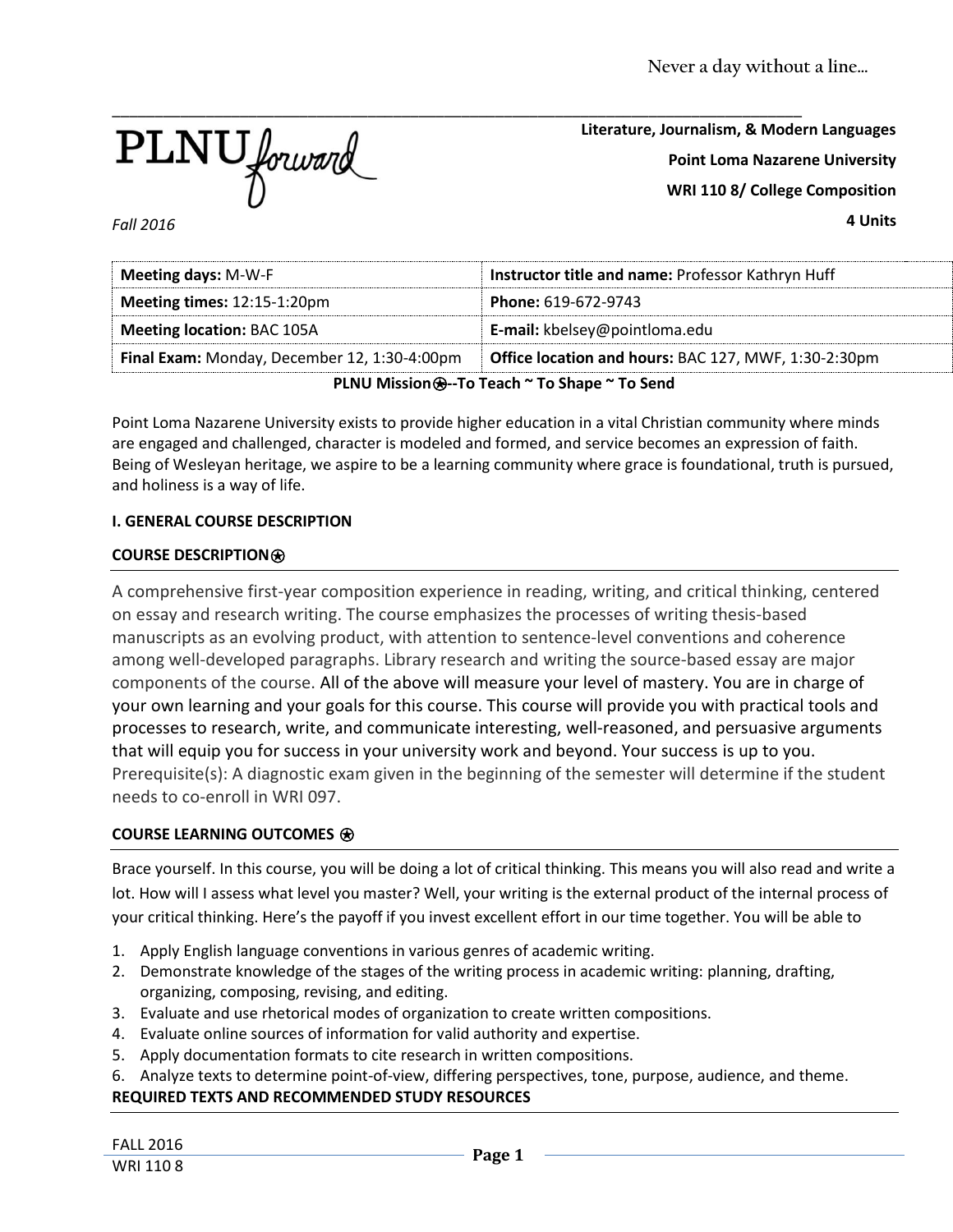- 1. Axelrod, Rise B., Charles R. Cooper, and Alison M. Warriner. *Reading Critically, Writing Well.* 10<sup>th</sup> ed. Bedford/St. Martin's, 2013.
- 2. Lunsford, Andrea. *St. Martin's Handbook*. 8th ed. Bedford/St. Martin's, 2015.
- 3. Canvas Course[: https://www.canvas.pointloma.edu.](https://www.canvas.pointloma.edu/)
- 4. ½" 3-ring binder with college-lined composition paper; three-section notebook with college-ruled pages, laptop, printer.

# **ASSESSMENT AND GRADING**⍟

Assignments are aligned to institution, program, and course learning outcomes. Evaluation is based on various criteria: rubrics, quizzes, formative assessment, and summative assessment.

| Assignment distribution by percentage:                                                                                                                                                                                                                                                                            | Grade scale:                                                                                                                                                                                    |  |
|-------------------------------------------------------------------------------------------------------------------------------------------------------------------------------------------------------------------------------------------------------------------------------------------------------------------|-------------------------------------------------------------------------------------------------------------------------------------------------------------------------------------------------|--|
| 10%<br>Quizzes<br>$\bullet$<br>Reading Journal<br>10%<br>$\bullet$<br>Two Drafted Essays<br>30%<br>$\bullet$<br>Policy Proposal Essay<br>30%<br>$\bullet$<br><b>Final Portfolio</b><br>5%<br>$\bullet$<br>Final Exam<br>10%<br>$\bullet$<br>Homework,<br>$\bullet$<br>in-class activities,<br>participation<br>5% | $A = 93 - 100$<br>$C = 73 - 76$<br>$A = 92 - 90$<br>$C = 70 - 72$<br>$B+=87-89$<br>$D+=67-69$<br>$B = 83 - 86$<br>$D = 63 - 66$<br>$D = 60 - 62$<br>$B = 80 - 82$<br>$C+=77-79$<br>$F = 0 - 59$ |  |

#### **II. POLICIES & PROCEDURES**

#### **SUPPORT**

You may count on my expertise and support to help you meet your course goals. However, I cannot support lack of planning or effort. Neither can I think for you. If you need assistance or feedback on any aspect of the course that is not addressed in class, I will be happy to meet with you before or after class to discuss your concerns and needs and to provide guidance and feedback. If you desire a longer session, you may drop in during office hours or schedule an appointment. For additional support, you are strongly encouraged to consul[t Tutorial Services](http://www.pointloma.edu/experience/offices/student-services/tutorial-services/services) or any of [Ryan Library's librarians](http://www.pointloma.edu/ryanlibrary).

# **STUDENT CONDUCT**

Each student must recognize that as members of a community of learners they have an obligation to be responsible, respectful members of that community and that the exercises of their freedom of expression not impinge on the right of others in their quest for learning. In addition, students must acknowledge the responsibility of the professor to create and preserve an environment conducive to the learning of all students. The instructor has the responsibility and authority to maintain appropriate student behavior. The instructor is responsible for maintaining standards of academic performance established for this course.

# **STUDENT ATHLETES**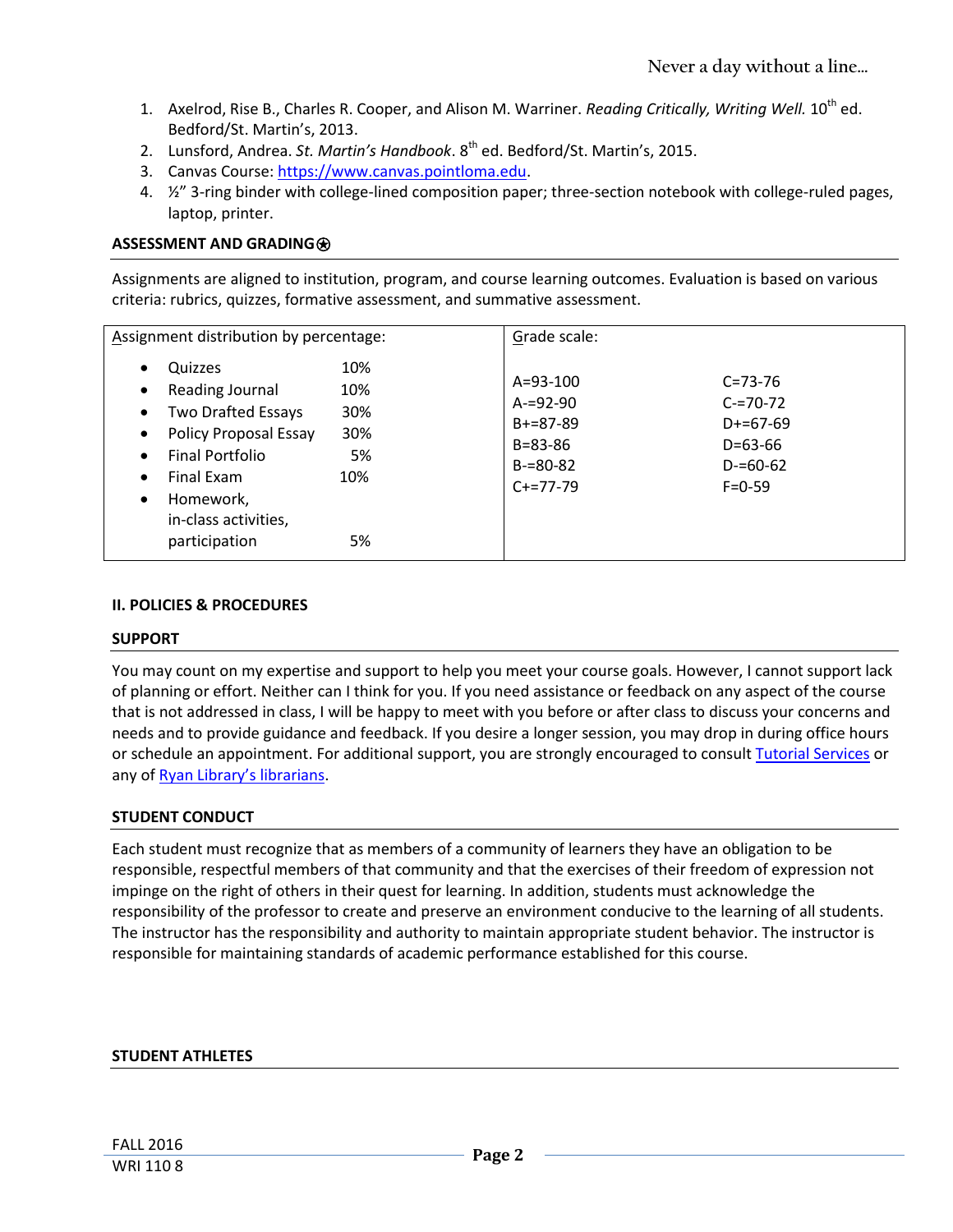Any student athlete who is going to miss a class due to team obligations must speak with me and present official documentation by the end of Week 2 or as soon as the game schedule is posted. These absences will be excused, but assignments must still be submitted on their scheduled due dates.

### **ASSIGNMENTS**

Homework, readings, discussion, and in-class writing assignments are 100% required. You must be prepared to discuss reading assignments on the day they are due, participate in respectful and lively discussions, and write your very best each and every day. Be prepared to read assigned texts closely, share your ideas with the class, and ask questions of your peers and your instructor. Examples include in-class writing exercises, activities, writing logs, reading responses, peer review worksheets, and research process assignments.

### **LATE ASSIGNMENTS**

Absence from class does not excuse the lateness of an assignment, and emails requesting extensions will not be answered. You must still submit your work by the due date even if you are not in class on that day. All late work will incur a 1/2-grade penalty per calendar day the assignment is late. Extensions may be granted in the case of a documented emergency. An extension may also be granted at my discretion, but you must contact me at least 2 days before a due date to make this request.

### **ABSENCES**

**In the event of absence for ANY reason, you are responsible for ANY information or class content missed.** It is your responsibility to notify me no later than the class meeting before you know you are going to be absent and to consult Canvas or to contact a classmate for any missed handouts, notes, or content for the session missed. Do not email me with any non-excused requests for missed content or extensions on assignment due dates. A courtesy email to notify me of your absence is appreciated but not required.

#### **PEER REVIEW GROUPS**

You must bring three copies of the first drafts of your essays on the dates due. If you do not have a first draft for your peer review group, you must still attend class and participate in reading and responding to your peers' essays; failure to provide copies of your first draft to your group or to complete reviews for your peers will count against you (not against your peers) as missed homework.

#### **CANVAS**

It is your responsibility to check your Canvas account often for announcements, course material, forms, handouts, videos, postings, and messages. This is the primary way outside of class to access course materials, submit assignments, and communicate with each other. **NOTE: While the Canvas gradebook should give you a relatively accurate view of your "running total" score in the class, you should not rely on it as a concrete reflection of your grade. See me if you have questions about this.** 

#### **ELECTRONIC DEVICES**

All electronic devices must be silenced or turned off before the start of class. If during class you are seen texting, tweeting, checking email or Facebook, listening to music, or conducting any activity not related to the class activity at the moment, I will mark you absent for that day. Unauthorized use of technology is not the place for the classroom. There will be times when you will be allowed to use technology, and these will be announced ahead of time.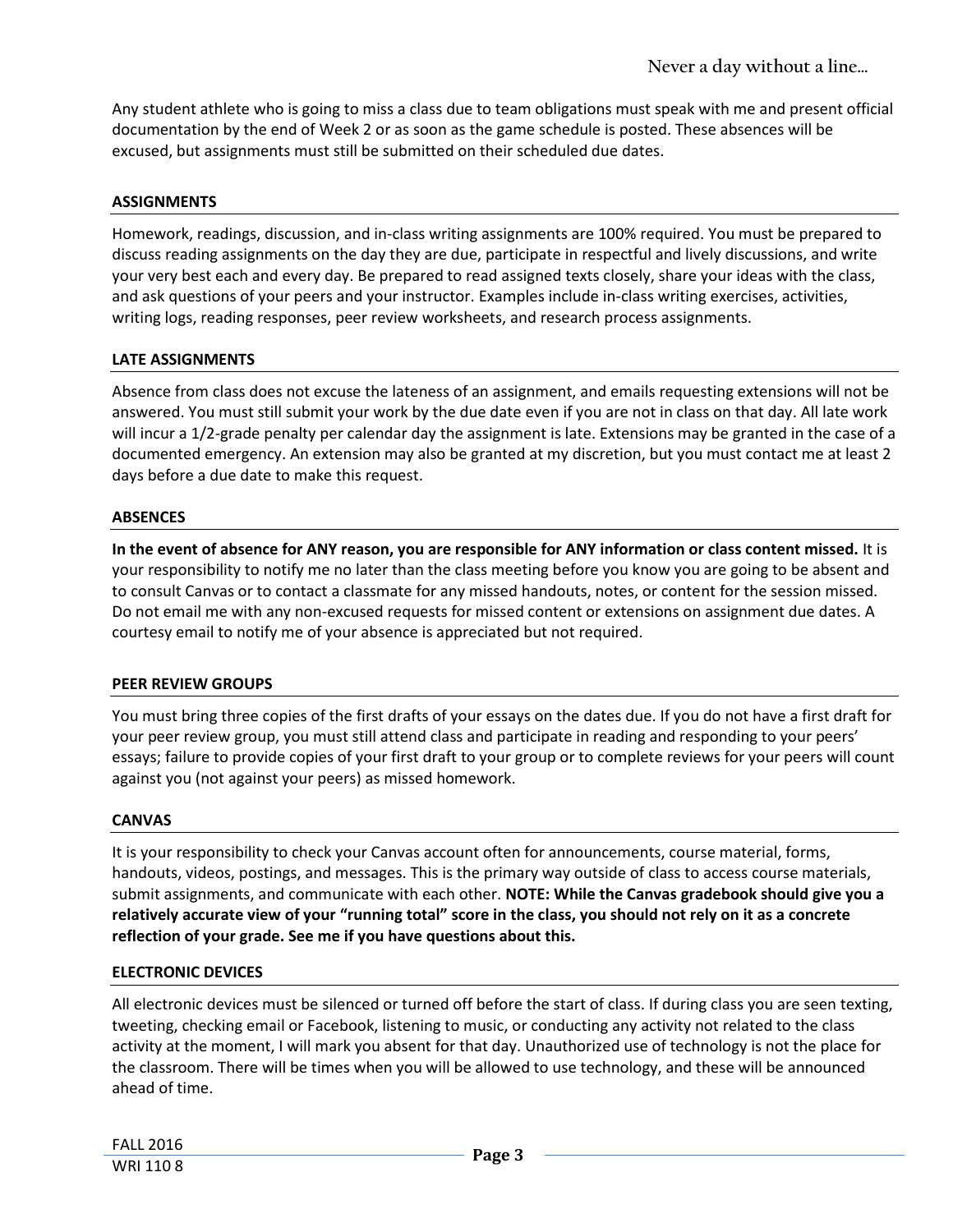# **COMPUTER OR PRINTER PROBLEMS**

Problems with technology happen. However, you should always back up your files. If your computer crashes and you are unable to produce a copy of your work by the beginning of class, your paper will be late. Do not leave printing your assignments until right before class. If your printer breaks and you are unable to produce a hard copy of your work at the beginning of class, you must still upload it to Canvas. An electronic submission will not take the place of a hard copy. You must produce a hard copy and deliver it to me in class no later than the next session.

#### **FINAL EXAMINATION POLICY**⍟

Successful completion of this class requires taking the final examination **on its scheduled day**. The final examination schedule is posted on th[e Class Schedules](http://www.pointloma.edu/experience/academics/class-schedules) site. No requests for early examinations or alternative days will be approved.

### **PLNU COPYRIGHT POLICY <b>**

Point Loma Nazarene University, as a non-profit educational institution, is entitled by law to use materials protected by the US Copyright Act for classroom education. Any use of those materials outside the class may violate the law.

# **PLNU ACADEMIC HONESTY POLICY<sup>®</sup>**

Students should demonstrate academic honesty by doing original work and by giving appropriate credit to the ideas of others. Academic dishonesty is the act of presenting information, ideas, and/or concepts as one's own when in reality they are the results of another person's creativity and effort. A faculty member who believes a situation involving academic dishonesty has been detected may assign a failing grade for that assignment or examination, or, depending on the seriousness of the offense, for the course. Faculty should follow and students may appeal using the procedure in the university Catalog. Se[e Academic Policies](http://catalog.pointloma.edu/content.php?catoid=18&navoid=1278) for definitions of kinds of academic dishonesty and for further policy information.

#### **PLNU ACADEMIC ACCOMMODATIONS POLICY<sup>**</sup>

If you have a diagnosed disability, please contact PLNU's Disability Resource Center (DRC) within the first two weeks of class to demonstrate need and to register for accommodation by phone at 619-849-2486 or by e-mail a[t DRC@pointloma.edu.](mailto:DRC@pointloma.edu) See [Disability Resource Center](http://www.pointloma.edu/experience/offices/administrative-offices/academic-advising-office/disability-resource-center) for additional information.

# **PLNU ATTENDANCE AND PARTICIPATION POLICY<sup></sup><b>**

Regular and punctual attendance at all classes is considered essential to optimum academic achievement. If the student is absent from more than 10 percent of class meetings, the faculty member can file a written report, which may result in de-enrollment. If the absences exceed 20 percent, the student may be de-enrolled without notice until the university drop date or, after that date, receive the appropriate grade for their work and participation. See **Academic Policies** in the Undergraduate Academic Catalog.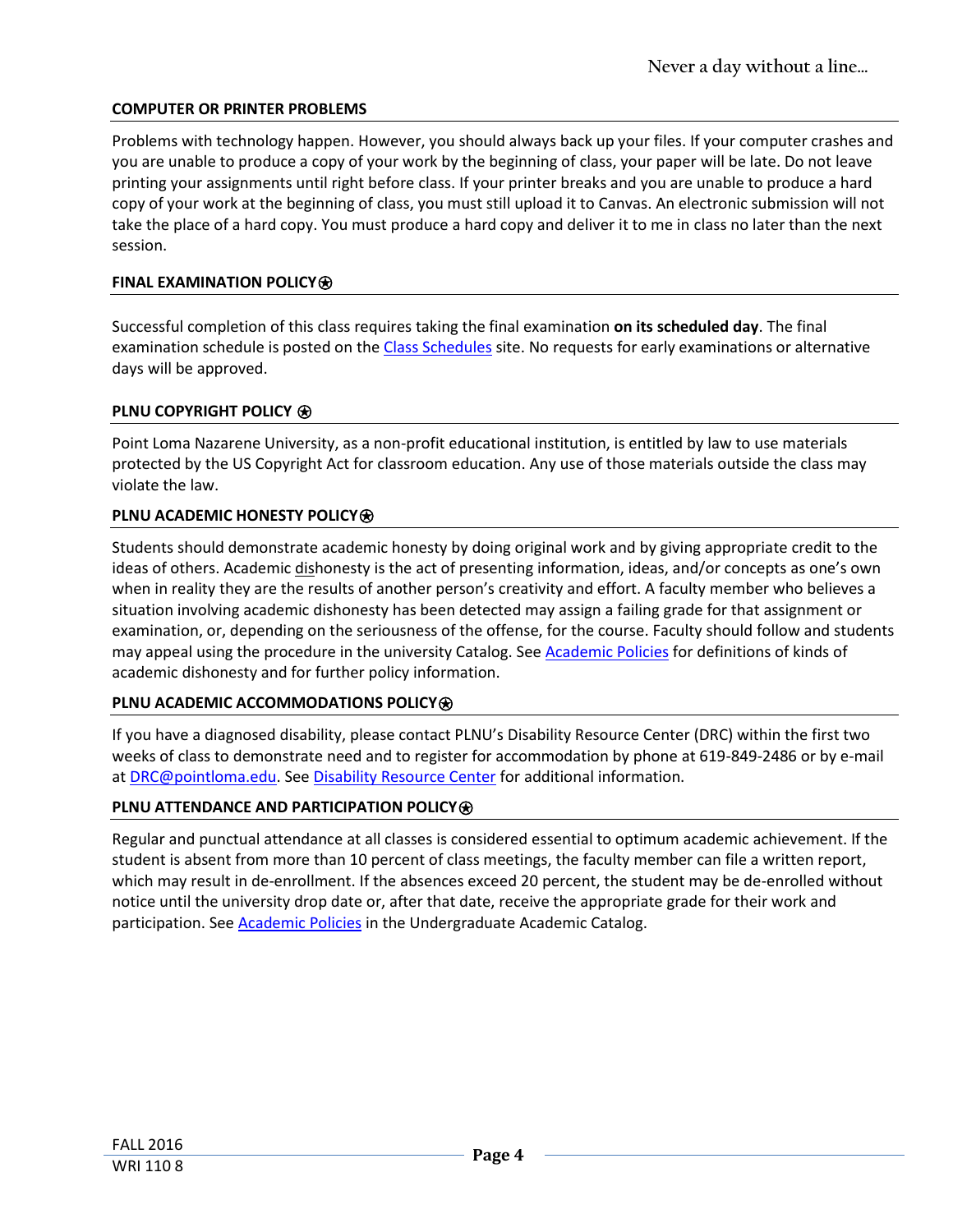# **TENTATIVE COURSE SCHEDULE AND ASSIGNMENTS\***

# **All readings and assignments are due by the start of class on the due date.**

\* Instructor reserves the right to make changes as needed.

| <b>WEEK</b>      | <b>DATES</b>   | <b>CLASS CONTENT OR ASSIGNMENT</b>                 | READINGS/ASSIGNMENT<br><b>DUE DATES</b>                |
|------------------|----------------|----------------------------------------------------|--------------------------------------------------------|
| Week             | 8/30           | Diagnostic Essay                                   |                                                        |
| 1                | 8/31           | Course Introduction, Evaluation Essay Handout      | RCWW, Chapters 1 & Chapter 6, pp.                      |
|                  | 9/02           | RCWW Chapter 6-Evaluation Essay Activities         | 246-252,                                               |
| Week             | 9/5            | <b>LABOR DAY-NO CLASS</b>                          | SMH Chapters 37-38                                     |
| 2                | 9/7            | <b>RCWW Chapter 6 Activities</b>                   | RCWW Chapter 6 pp. 260-265, 270-                       |
|                  | 9/9            | They Say/I Say                                     | 275                                                    |
|                  |                | Rhetorical Situations: Ethos/Logos/Pathos          | <b>Due 9/9:</b> Evaluation Essay 1 <sup>st</sup> Draft |
| Week             | 9/12           | <b>SMH Top Twenty groups</b>                       | Due 9/12: Peer Review Sheets                           |
| 3                | 9/14           | Developing Paragraphs                              | SMH Chapter 5                                          |
|                  | 9/16           | Quote Sandwich                                     |                                                        |
| Week             | 9/19           | <b>Peer Review Groups</b>                          |                                                        |
| 4                | 9/21           | Reflection on Evaluation Essay                     | Due 9/23: Evaluation Essay Revised                     |
|                  | 9/23           | <b>SMH Top Twenty groups</b>                       | Draft                                                  |
| Week             | 9/26           | Sentence strategies                                | SMH Chapters 37-41                                     |
| 5                | 9/28           | Cause/Effect (C/E) Essay Handout                   | RCWW Chapter 8, & 10                                   |
|                  | 9/30           | Focusing the C/E topic                             | Due 9/30: C/E Focused Topic &                          |
|                  |                | Logical fallacies                                  | Questions                                              |
| Week             | 10/3           | Conducting research                                | Due 10/5: C/E Research Strategy                        |
| 6                | 10/5           | Friday: Library Instruction Session-Class meets in | RCWW Chapter 7, 10                                     |
|                  | 10/7           | <b>Ryan Library Bresee Computer Lab</b>            | SMH Chapters 42                                        |
| Week             |                | Monday: Library Instruction Session-Class meets    | SMH Chapters 14 & 16,                                  |
| 7                | 10/10          | in Ryan Library Bresee Computer Lab                | <b>RCWW Chapter 10 readings</b>                        |
|                  | 10/12          | <b>MLA Documentation</b>                           | Due 10/12: Notes                                       |
|                  | 10/14          | Paraphrase, Summary, Quotes & Plagiarism           | Due 10/14: Library Assignment-                         |
|                  |                | C/E Thesis Statement & Outline                     | Annotated Bibliography + C/E                           |
|                  |                |                                                    | Prospectus                                             |
| Week             | 10/17          | C/E Activities                                     | SMH Chapters 44 & 45                                   |
| 8                | 10/19          | Sentence strategies                                | <b>RCWW Chapter 11 readings</b>                        |
|                  | 10/21          | Problem/Solution Proposal (P/SP) Handout           | Due 10/19: C/E Essay 1st Draft                         |
|                  |                | <b>FALL BREAK-NO CLASS</b>                         |                                                        |
| Week             | 10/24          | Peer Review groups                                 | Due 10/24: Peer Review Sheets                          |
| 9                | 10/26<br>10/28 | Revision, Editing, Proofreading                    | Due 10/28: C/E Essay Revised Draft                     |
|                  |                | Choosing a problem                                 | <b>RCWW Chapter 9 readings</b>                         |
| Week             | 10/31<br>11/2  | Research                                           | <b>RCWW Chapter 9 readings</b>                         |
| 10               |                | Reading proposals                                  | Due 11/4: P/SP Focused Topic &<br>Questions            |
| Week             | 11/4<br>11/7   |                                                    |                                                        |
| 11               |                | Continue research                                  | <b>RCWW Chapter 9 readings</b>                         |
|                  | 11/9<br>11/11  | <b>Effective Proposals</b>                         | Due 11/11: P/SP Prospectus                             |
| Week             | 11/14          |                                                    | SMH Chapter 33                                         |
| 12               | 11/16          | Sentence strategies                                | Due 11/18: P/SP Annotated                              |
|                  | 11/18          | APA documentation                                  | Bibliography + Research notes                          |
| <b>FALL 2016</b> |                |                                                    |                                                        |